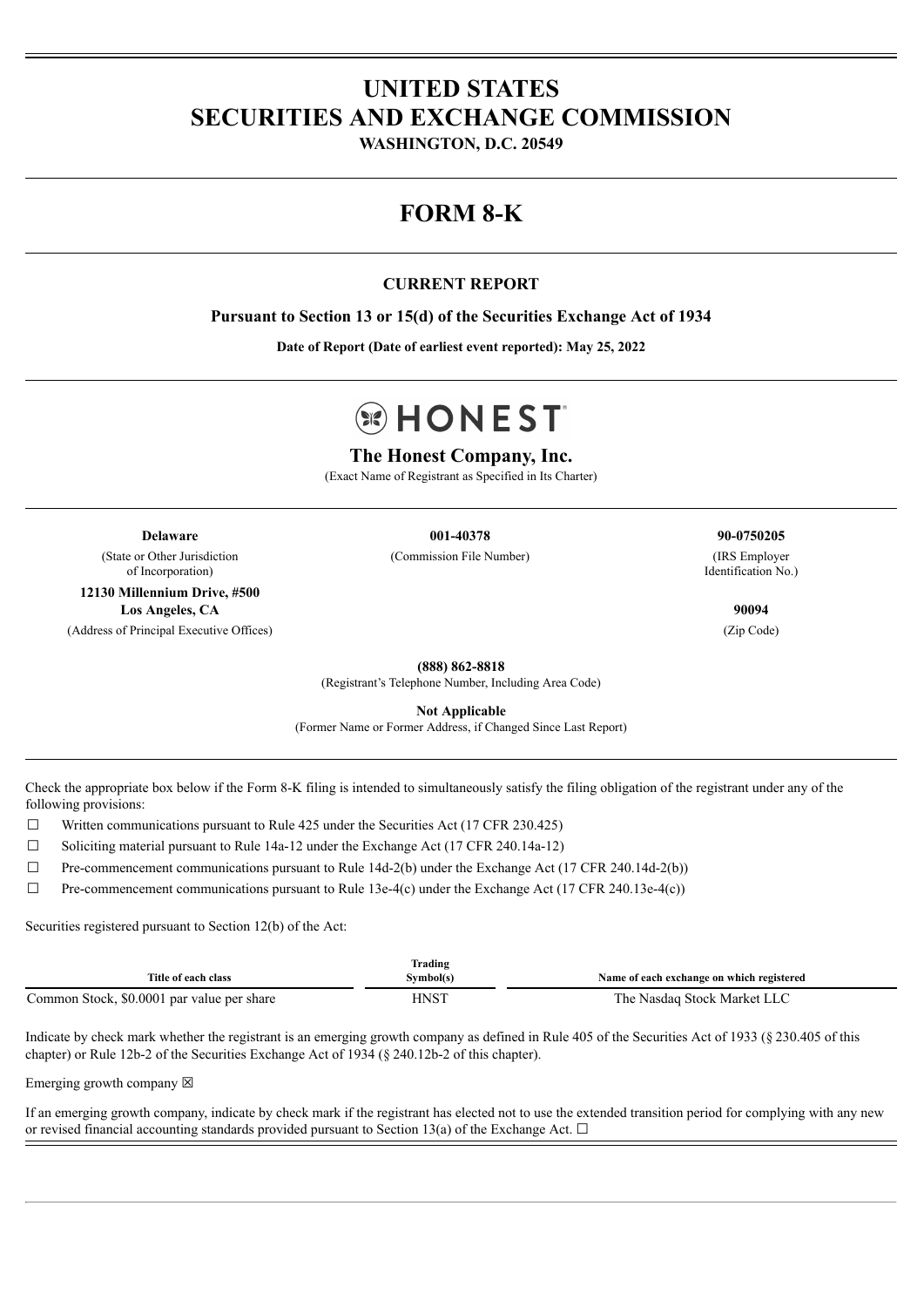#### **Item 5.07 Submission of Matters to a Vote of Security Holders.**

On May 25, 2022, The Honest Company, Inc. (the "Company") held its 2022 annual meeting of stockholders (the "2022 Annual Meeting"). At the 2022 Annual Meeting, the Company's stockholders voted on two proposals, each of which is described in more detail in the Company's definitive proxy statement filed with the Securities and Exchange Commission on April 14, 2022 (the "Proxy Statement"). A brief description of each matter voted upon and the certified results, including the number of votes cast for or against each proposal, the number of votes withheld with respect to each proposal (if applicable), the number of abstentions with respect to each proposal (if applicable) and the number of broker non-votes (if applicable), with respect to each proposal follows below.

1. Election of Class I Directors. Each of the three nominees for Class I director was elected to serve as a Class I director until the Company's 2025 annual meeting of stockholders and his or her successor is duly elected and qualified, or until his or her respective earlier death, resignation, retirement or removal. The voting results are as follows:

| <b>Director Nominee</b> | For        | Withheld  | <b>Broker Non-Votes</b> |
|-------------------------|------------|-----------|-------------------------|
| Julia M. Brown          | 54.877.531 | 240.509   | 17.523.023              |
| John R. (Jack) Hartung  | 54.802.085 | 315.955   | 17.523.023              |
| Eric Liaw               | 47.456.804 | 7,661,236 | 17.523.023              |

2. Ratification of the Appointment of the Independent Registered Public Accounting Firm. The Company's stockholders ratified the selection of PricewaterhouseCoopers LLP as the Company's independent registered public accounting firm for the Company's fiscal year ending December 31, 2022. The voting results were as follows:

| For        | Against | Abstain |
|------------|---------|---------|
| 72,194,552 | 299,328 | 147,183 |